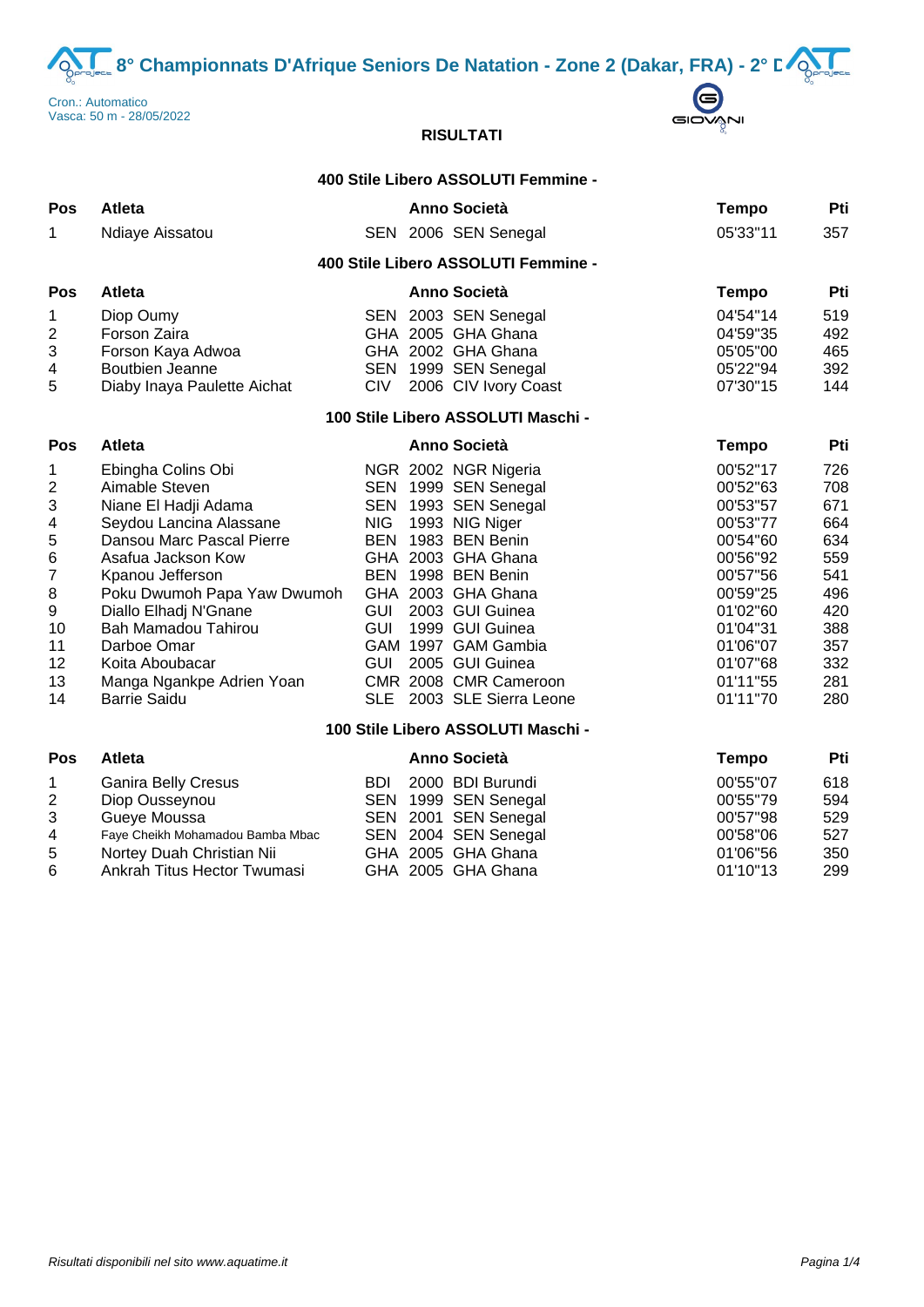**8° Championnats D'Afrique Seniors De Natation - Zone 2 (Dakar, FRA) - 2° D** $\sum_{n=28/05/2022}^{\text{matico}}$ 



# **RISULTATI**

## **100 Dorso ASSOLUTI Femmine -**

| Pos                                                                                                 | Atleta                                                                                                                                                                                                                                                                                                                                                                                  |                                                                    | <b>Anno Società</b>                                                                                                                                                                                                                                                                                                                                                          | <b>Tempo</b>                                                                                                                                                                     | Pti                                                                                                   |
|-----------------------------------------------------------------------------------------------------|-----------------------------------------------------------------------------------------------------------------------------------------------------------------------------------------------------------------------------------------------------------------------------------------------------------------------------------------------------------------------------------------|--------------------------------------------------------------------|------------------------------------------------------------------------------------------------------------------------------------------------------------------------------------------------------------------------------------------------------------------------------------------------------------------------------------------------------------------------------|----------------------------------------------------------------------------------------------------------------------------------------------------------------------------------|-------------------------------------------------------------------------------------------------------|
| 1<br>$\boldsymbol{2}$<br>$\ensuremath{\mathsf{3}}$<br>4<br>5<br>6<br>$\overline{7}$                 | Diop Oumy<br>Adjei Nubia<br>Akiayefa Timipame Ere<br>Thioune Ada<br>Forson Zaira<br>Abeke Radji Nafissath<br>Forson Kaya Adwoa                                                                                                                                                                                                                                                          |                                                                    | SEN 2003 SEN Senegal<br>GHA 2003 GHA Ghana<br>NGR 1999 NGR Nigeria<br>SEN 1998 SEN Senegal<br>GHA 2005 GHA Ghana<br>BEN 2002 BEN Benin<br>GHA 2002 GHA Ghana                                                                                                                                                                                                                 | 01'09"91<br>01'10"94<br>01'14"75<br>01'15"71<br>01'16"42<br>01'17"45<br>01'20"59                                                                                                 | 554<br>531<br>453<br>436<br>424<br>408<br>362                                                         |
|                                                                                                     |                                                                                                                                                                                                                                                                                                                                                                                         |                                                                    | 200 Dorso ASSOLUTI Maschi -                                                                                                                                                                                                                                                                                                                                                  |                                                                                                                                                                                  |                                                                                                       |
| Pos                                                                                                 | Atleta                                                                                                                                                                                                                                                                                                                                                                                  |                                                                    | <b>Anno Società</b>                                                                                                                                                                                                                                                                                                                                                          | <b>Tempo</b>                                                                                                                                                                     | Pti                                                                                                   |
| 1                                                                                                   | <b>Malack Francois</b>                                                                                                                                                                                                                                                                                                                                                                  |                                                                    | SEN 1993 SEN Senegal                                                                                                                                                                                                                                                                                                                                                         | 02'34"42                                                                                                                                                                         | 380                                                                                                   |
|                                                                                                     |                                                                                                                                                                                                                                                                                                                                                                                         |                                                                    | 200 Dorso ASSOLUTI Maschi -                                                                                                                                                                                                                                                                                                                                                  |                                                                                                                                                                                  |                                                                                                       |
| Pos                                                                                                 | Atleta                                                                                                                                                                                                                                                                                                                                                                                  |                                                                    | <b>Anno Società</b>                                                                                                                                                                                                                                                                                                                                                          | <b>Tempo</b>                                                                                                                                                                     | Pti                                                                                                   |
| 1<br>$\boldsymbol{2}$<br>3                                                                          | Aimable Karl Wilson<br>Kebe Momar Djim Balla<br>Seydou Lancina Alassane                                                                                                                                                                                                                                                                                                                 | <b>NIG</b>                                                         | SEN 2004 SEN Senegal<br>SEN 2006 SEN Senegal<br>1993 NIG Niger                                                                                                                                                                                                                                                                                                               | 02'21"25<br>02'28"71<br>02'34"39                                                                                                                                                 | 497<br>426<br>380                                                                                     |
|                                                                                                     |                                                                                                                                                                                                                                                                                                                                                                                         |                                                                    | 50 Rana ASSOLUTI Femmine -                                                                                                                                                                                                                                                                                                                                                   |                                                                                                                                                                                  |                                                                                                       |
| <b>Pos</b>                                                                                          | <b>Atleta</b>                                                                                                                                                                                                                                                                                                                                                                           |                                                                    | Anno Società                                                                                                                                                                                                                                                                                                                                                                 | <b>Tempo</b>                                                                                                                                                                     | Pti                                                                                                   |
| 1<br>$\boldsymbol{2}$<br>3<br>4<br>5<br>6<br>$\boldsymbol{7}$<br>8<br>9<br>10<br>11<br>12<br>13     | Nmor Evelyn<br>Oka Dorcas<br>Takyi Unilez Yebowaah<br>Drame Mariama<br>Soares Furtados Erica<br>Dieye Ndeye Thieufour<br>Radji Raoufath Maila Abewou<br>Diaby Inaya Paulette Aichat<br><b>Tinta Shaida</b><br>Zoetaba Elsa<br><b>Toure Batourou</b><br>Sam Sainabou<br>Sowe Sira Yamundow                                                                                               | <b>CIV</b><br>MLI                                                  | NGR 2001 NGR Nigeria<br>NGR 2001 NGR Nigeria<br>GHA 2004 GHA Ghana<br>SEN 2006 SEN Senegal<br>CPV 2000 CPV Cape Verde<br>SEN 2004 SEN Senegal<br>BEN 2006 BEN Benin<br>2006 CIV Ivory Coast<br>BUR 2003 BUR Burkina Faso<br>BUR 1999 BUR Burkina Faso<br>1994 MLI Mali<br>GAM 2002 GAM Gambia<br>GAM 2005 GAM Gambia<br>50 Farfalla ASSOLUTI Maschi -                        | 00'35"62<br>00'36"47<br>00'36"80<br>00'39"27<br>00'39"42<br>00'42"27<br>00'45"52<br>00'49"49<br>00'49"72<br>00'49"83<br>00'54"36<br>00'56"67<br>00'57"83                         | 556<br>518<br>504<br>415<br>410<br>333<br>266<br>207<br>204<br>203<br>156<br>138<br>130               |
| Pos                                                                                                 | <b>Atleta</b>                                                                                                                                                                                                                                                                                                                                                                           |                                                                    | Anno Società                                                                                                                                                                                                                                                                                                                                                                 | Tempo                                                                                                                                                                            | Pti                                                                                                   |
| 1<br>$\overline{\mathbf{c}}$<br>3<br>4<br>5<br>6<br>7<br>8<br>9<br>10<br>11<br>12<br>13<br>14<br>15 | Jackson Abeku Gyekye<br>Ebingha Colins Obi<br>Nmor Ifeakachuku<br>Aimable Steven<br>Kpanou Jefferson<br>Poku Dwumoh Papa Yaw Dwumoh<br>Diallo Elhadj N'Gnane<br>Bangura Sheku<br>Camara Fode Amara<br>Nortey Duah Christian Nii<br>Yougbare Barkwende Cedric Daniel<br>Mico Eyenga Diosdado Joaquin<br>Obama Nkara Higinio Ndong<br>Tokou Jean Yves Frejuste<br>Coulibaly Mehin Ibrahim | <b>GUI</b><br><b>SLE</b><br><b>GUI</b><br><b>CIV</b><br><b>CIV</b> | GHA 2000 GHA Ghana<br>NGR 2002 NGR Nigeria<br>NGR 1996 NGR Nigeria<br>SEN 1999 SEN Senegal<br>BEN 1998 BEN Benin<br>GHA 2003 GHA Ghana<br>2003 GUI Guinea<br>2003 SLE Sierra Leone<br>2005 GUI Guinea<br>GHA 2005 GHA Ghana<br>BUR 1998 BUR Burkina Faso<br>GEQ 1994 GEQ Ecuatorial Guinea<br>GEQ 2003 GEQ Ecuatorial Guinea<br>2006 CIV Ivory Coast<br>2006 CIV Ivory Coast | 00'24"24<br>00'24"70<br>00'25"25<br>00'25"85<br>00'25"90<br>00'26"77<br>00'29"16<br>00'29"64<br>00'29"85<br>00'29"93<br>00'31"00<br>00'32"46<br>00'35"29<br>00'37"02<br>00'39"08 | 775<br>732<br>686<br>639<br>635<br>575<br>445<br>424<br>415<br>411<br>370<br>322<br>251<br>217<br>185 |
| 16                                                                                                  | Jobe Ousman                                                                                                                                                                                                                                                                                                                                                                             |                                                                    | GAM 2005 GAM Gambia                                                                                                                                                                                                                                                                                                                                                          | 00'41"68                                                                                                                                                                         | 152                                                                                                   |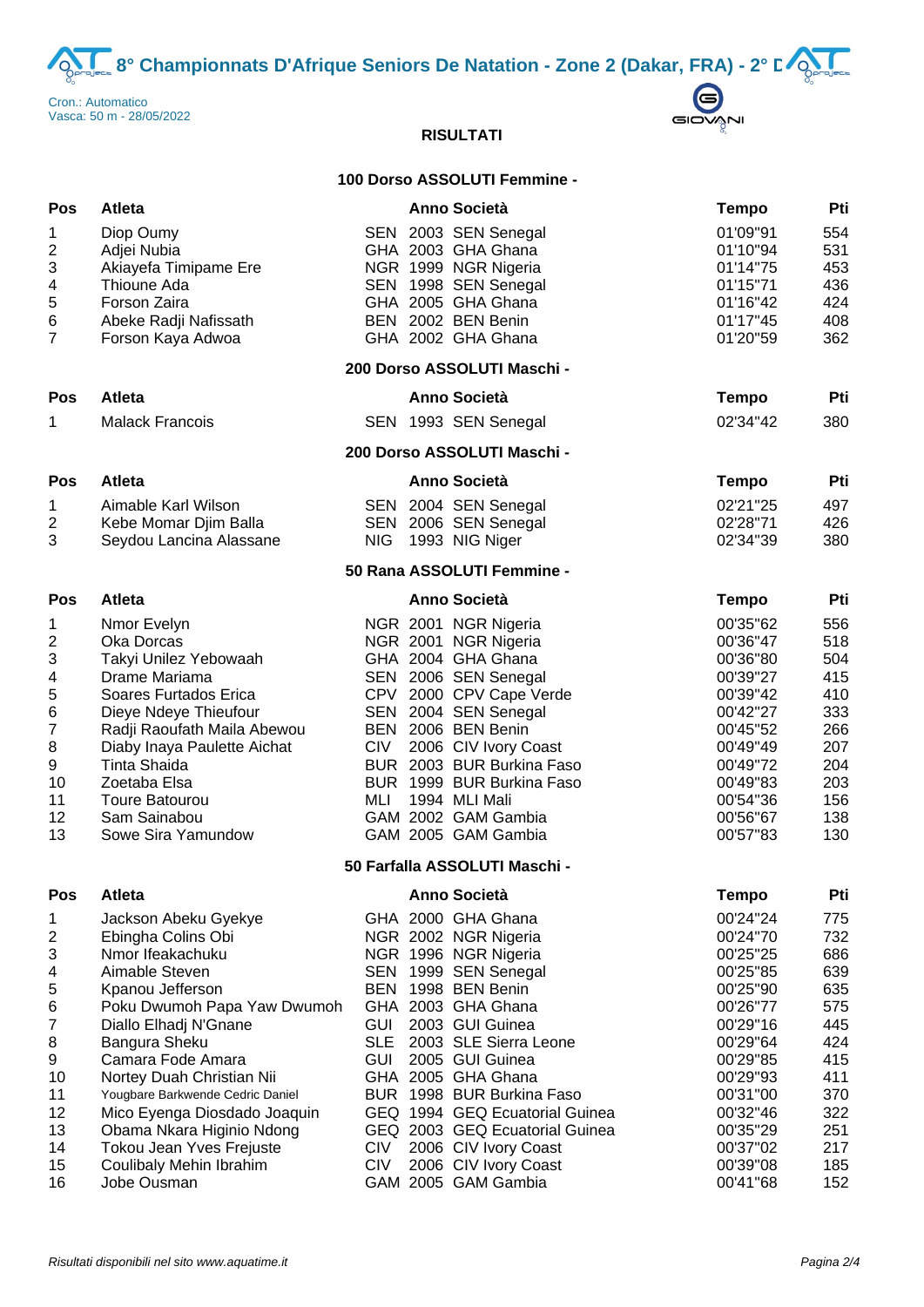**8° Championnats D'Afrique Seniors De Natation - Zone 2 (Dakar, FRA) - 2° DOO** 





# **RISULTATI**

# **50 Farfalla ASSOLUTI Maschi -**

| <b>Pos</b> | <b>Atleta</b>                                                                          | Anno Società                                                          | <b>Tempo</b>         | Pti        |
|------------|----------------------------------------------------------------------------------------|-----------------------------------------------------------------------|----------------------|------------|
| 2          | <b>Yeiyah Yellow Naikegy</b><br><b>Ganira Belly Cresus</b>                             | NGR 1984 NGR Nigeria<br>2000 BDI Burundi<br>BDI                       | 00'25"83<br>00'26"15 | 640<br>617 |
|            |                                                                                        | 4x100 Stile Libero ASSOLUTI Femmine -                                 |                      |            |
| Pos        | <b>Società</b>                                                                         |                                                                       | <b>Tempo</b>         | Pti        |
|            | <b>GHA Ghana</b>                                                                       |                                                                       | 04'14"61             | 558        |
|            | (Adjei Nubia, Takyi Unilez Yebowaah, Forson Zaira, Forson Kaya Adwoa)                  |                                                                       |                      |            |
| 2          | <b>NGR Nigeria</b><br>(Oka Dorcas, Nmor Evelyn, Akiayefa Timipame Ere, Gagbe Ifiezibe) |                                                                       | 04'16"88             | 543        |
| 3          | <b>SEN Senegal</b>                                                                     |                                                                       | 04'17"44             | 540        |
|            | (Boutbien Jeanne, Drame Mariama, Dieye Ndeye Thieufour, Diop Oumy)                     |                                                                       |                      |            |
|            |                                                                                        | 4x200 Stile Libero ASSOLUTI Maschi -                                  |                      |            |
| <b>Pos</b> | Società                                                                                |                                                                       | Tempo                | Pti        |
| 1          | <b>SEN Senegal</b>                                                                     | (Aimable Karl Wilson, Diop Ousseynou, Diop Mamadou, Ndir Adama Thiaw) | 08'28"98             | 556        |
|            |                                                                                        |                                                                       |                      |            |

| 2              | NGR Nigeria                                                                                               | 08'41"28 | 517 |
|----------------|-----------------------------------------------------------------------------------------------------------|----------|-----|
|                | (Yeiyah Yellow Naikegy, Nmor Ifeakachuku, Williams Gbekemiye, Ebingha Colins Obi)                         |          |     |
| 3              | GHA Ghana                                                                                                 | 10'09"11 | 324 |
|                | (Asafua Jackson Kow, Nortey Duah Christian Nii, Poku Dwumoh Papa Yaw Dwumoh, Ankrah Titus Hector Twumasi) |          |     |
| $\overline{4}$ | <b>GUI Guinea</b>                                                                                         | 10'42"03 | 277 |
|                | (Koita Aboubacar, Camara Fode Amara, Diallo Elhadj N'Gnane, Bah Mamadou Tahirou)                          |          |     |

### **100 Farfalla ASSOLUTI Femmine -**

| Pos         | Atleta                |  | Anno Società              | Tempo    | Pti |
|-------------|-----------------------|--|---------------------------|----------|-----|
|             | Diop Oumy             |  | SEN 2003 SEN Senegal      | 01'05"83 | 598 |
| $2^{\circ}$ | Akiayefa Timipame Ere |  | NGR 1999 NGR Nigeria      | 01'07"24 | 561 |
| 3           | Forson Zaira          |  | GHA 2005 GHA Ghana        | 01'15"02 | 404 |
| 4           | Dieye Ndeye Thieufour |  | SEN 2004 SEN Senegal      | 01'17"11 | 372 |
| 5           | Kouraogo Iman Firdaus |  | BUR 2006 BUR Burkina Faso | 01'29"38 | 239 |
| 6           | Kouraogo Alya         |  | BUR 2009 BUR Burkina Faso | 01'55"48 | 110 |

## **400 Stile Libero ASSOLUTI Maschi -**

| Pos | <b>Atleta</b>              | <b>Anno Società</b>  | Tempo    | Pti |
|-----|----------------------------|----------------------|----------|-----|
|     | <b>Ganira Belly Cresus</b> | BDI 2000 BDI Burundi | 04'35"88 | 507 |
|     | Malack Francois            | SEN 1993 SEN Senegal | 04'47"63 | 447 |
|     | Diop Mamadou               | SEN 1995 SEN Senegal | 04'50"16 | 436 |